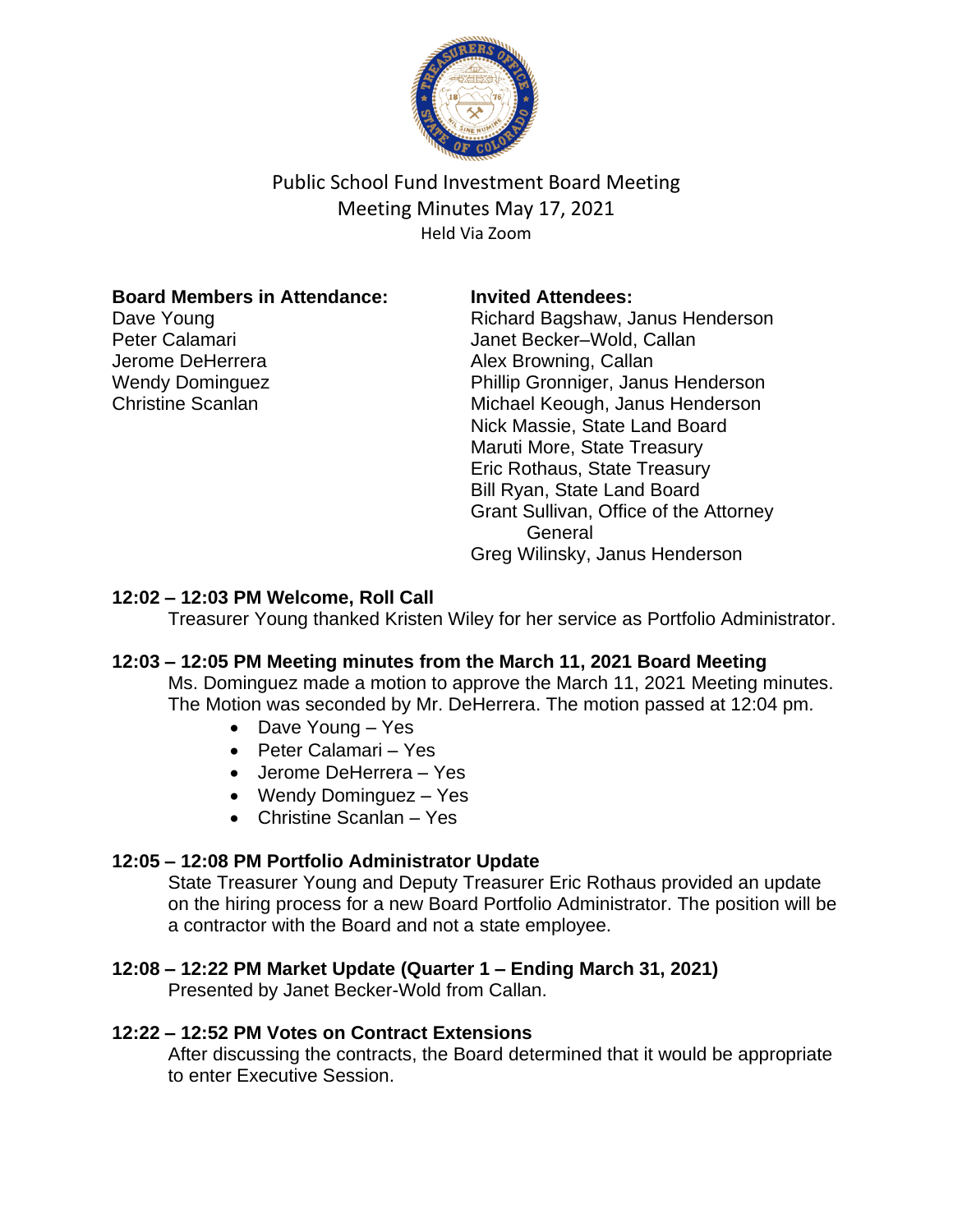Treasurer Young made a motion for the Board to move into Executive Session. This executive session was authorized under C.R.S 24-6-402 (3)(a)(ii) for Board members to receive legal advice on specific legal questions from the Colorado Attorney General's Office. The legal advice includes information and specific questions involving the contract extensions for service contracts. Mr. DeHerrera seconded the motion. The motion passed at 12:28 PM at which point the Board entered into Executive Session.

- Dave Young Yes
- Peter Calamari Yes
- Jerome DeHerrera Yes
- Wendy Dominguez Yes
- Christine Scanlan Yes

The Board returned from Executive Session at 12:46 PM. The Board as concluded the executive session in which the Board received legal advice from the Colorado Attorney General's Office on contract extensions. The Board invited the public to return.

Ms. Dominguez moved that the contract extension for Callan be approved subject to negotiations from the Attorney General's Office. The motion was seconded by Ms. Scanlan. The motion passed at 12:48 PM.

- Dave Young Yes
- Peter Calamari Yes
- Jerome DeHerrera Yes
- Wendy Dominguez Yes
- Christine Scanlan Yes

Ms. Dominguez asked Callan if it recommended that Mackay-Shields be maintained in the portfolio. Callan responded in the affirmative.

Ms. Dominguez moved to extend the contract for Mackay-Shields. Mr. DeHerrera seconded the motion. The motion passed at 12:50 PM.

- Dave Young Yes
- Peter Calamari Yes
- Jerome DeHerrera Yes
- Wendy Dominguez Yes
- Christine Scanlan Yes
- **12:52 – 1:05 PM Performance Report (Fiscal Year Quarter 3 – Ending 3/31/21)** Presented by Alex Browning from Callan.
- **1:05 – 1:30 PM Fund Manager Presentation by Janus Henderson** Presented by Richard Bagshaw, Mike Keough, and Greg Wilensky and Phillip Gronniger from Janus Henderson.